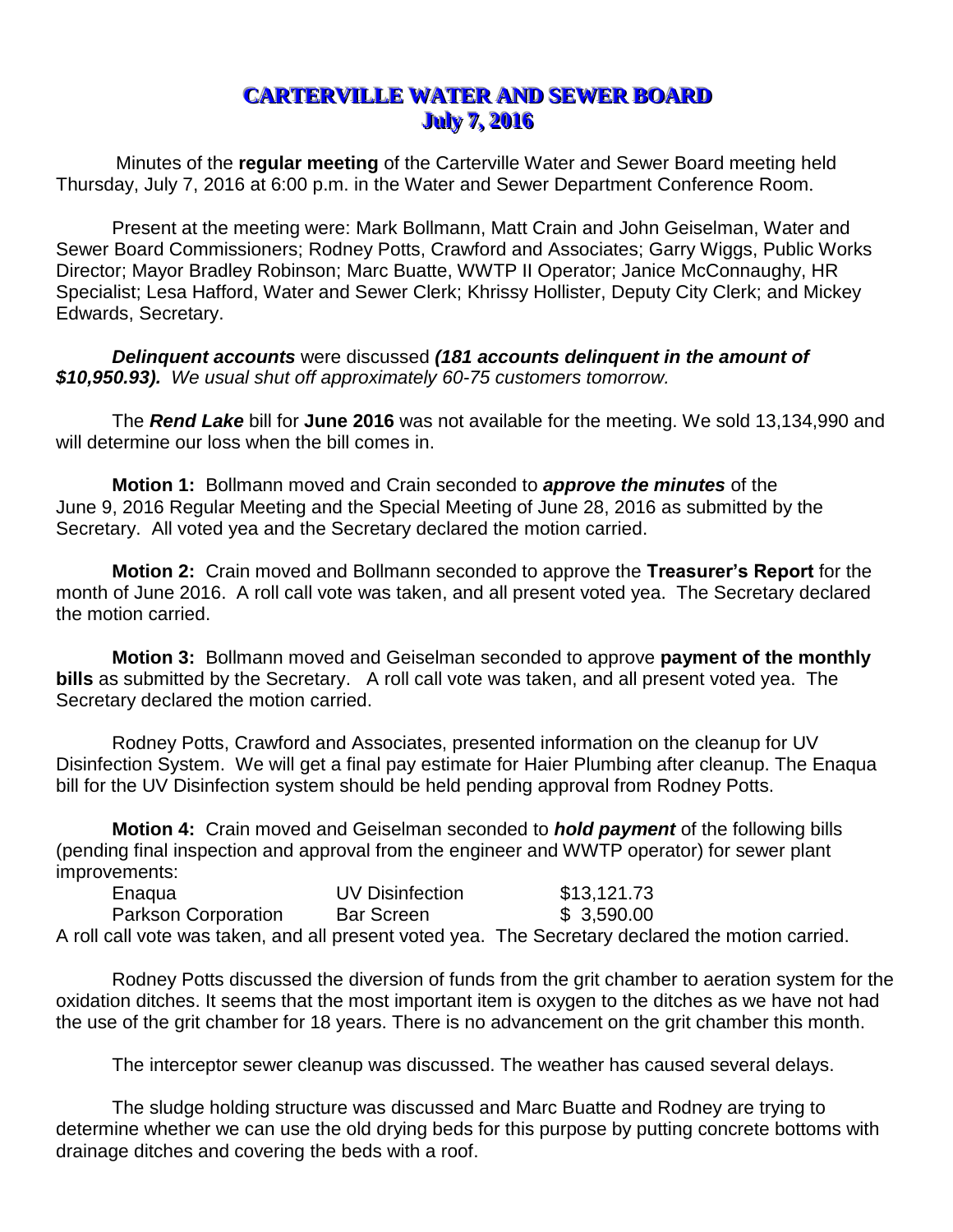Carterville Water and Sewer Board July 7, 2016 Page 2

Rodney Potts distributed copies of a Proposed Study Project Scope to facilitate a study of our existing sewer plant. This study would help us determine what direction we need to go with financing a new plant and/or renovating the existing plant. The Mayor suggested that we might want to have two sewer plants in different parts of the community. This study would examine population projections, property acquisition, costs, funding, timelines, etc. The cost of the study would be approximately \$34,500.00 over a six month period.

**Motion 5:** Bollmann moved and Crain seconded to authorize Crawford and Associates to provide a *study of our wastewater treatment plant* at a cost of \$34,500.00 (includes the possible construction of an additional plant). This study will be completed in approximately six months. A roll call vote was taken, and all present voted yea.

The *U. S. Fish and Wildlife* water extension is complete and we are waiting for reimbursement. Paperwork has been completed for Dean Bush Construction on the *downtown water main*.

Marc Buatte solicited a *price for aeration for our ditches*. We have mixers and 8 HP blowers in our ditches at this time. Aeration Industries indicated they could add 20 HP at \$72,000.00. Marc solicited a price for positive displacement blowers and bubble defused aerators which is a more expensive system (approximately \$200,000.00 for each ditch). Marc explained the alternatives and stated that he was concerned about purchasing equipment that will not be sufficient for future development. Sanitaire is recommending 60 HP blowers and the 20 HP blowers from Aeration Industries are less expensive but not as practical for the future. Rodney Potts indicated that he would work with Marc Buatte to get more specific information on pricing for the oxygen in the ditches.

Marc Buatte stated that the manhole covers are helping with the infiltration and so he will continue to work with these covers. Also, the waterline for the Bar Screen has been delayed due to the weather.

Garry Wiggs indicated there is no new information regarding automated meter reading. The last finding said our meters aren't as inefficient as we thought. The company engineer is taking over for the salesman so he can determine additional details for replacement of our system. The immediate recommended repairs on our water tanks were made and we will hold off on the inspection and repairs that were recommended by Pittsburgh Tank and Tower.

Garry Wiggs will get prices for renovation of the old lab building at the WWTP for the water personnel and will bring back to the Board in August.

Jeromy and T.J. Fricke want a second meter at the old Lunker Lure building. They told the Mayor that they were told that a second meter could not be installed. Garry is going to meet with them about possible solutions to this problem (including slave meters, a larger tap outside, smaller meters inside mechanical room, etc.). There is a potential for manifold system also.